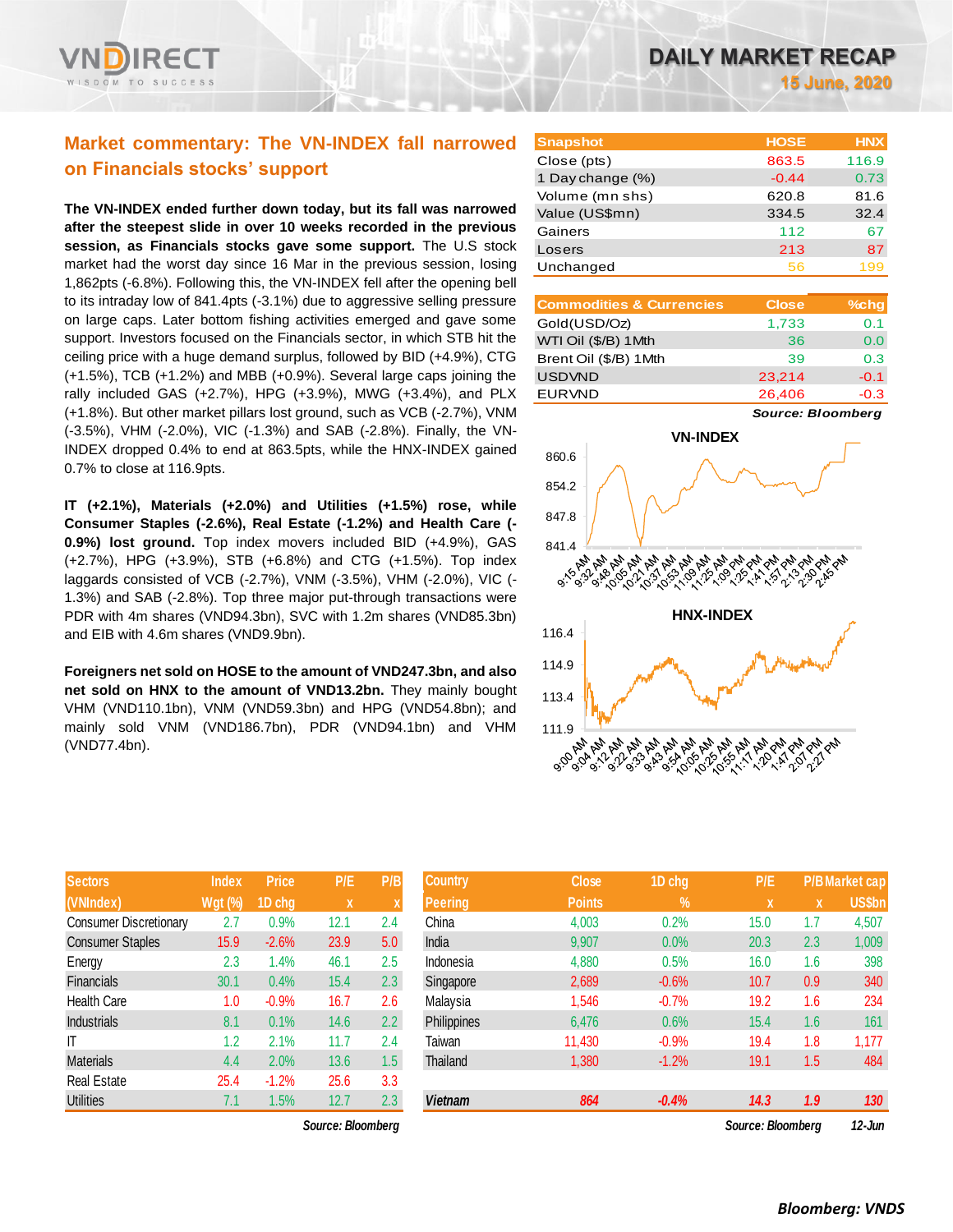

## **Market News**

#### **Oil set for first weekly drop since April on second-wave fears**

Oil is heading for the first weekly loss since late April in New York on fears a second wave of U.S. infections could derail a fragile recovery, while swelling stockpiles raised fresh concerns about excess supply. The market has shrugged off a pledge by OPEC+ over the weekend to extend its output cuts, with sentiment souring this week after U.S. inventories climbed to a record high and the Federal Reserve warned of longer-lasting damage to the economy by the pandemic. Oil has also been swept up in broader market losses triggered by a surge in infections, with prices heading back below US\$36/barrel. Crude has rallied since plunging below zero in April as output cuts trimmed a glut and the easing of lockdowns boosted consumption. However, the recovery is expected to be uneven, with Barclays Plc predicting the market has already seen the fastest improvement in demand and steepest drop in supply, and Goldman Sachs Group Inc. turning bearish due to poor returns from refining**.** *(Bloomberg)*

#### **Vietnam and Southeast Asia to rebound in 2021 after muted first half of 2020**

Most Southeast Asian economies were in the doldrums in the first half due to COVID-19 but are expected to spring back in 2021, said a report. The report, compiled by ICAEW's Oxford Economics and titled "Coronavirus global outlook: After the outbreak" predicts that an enduring COVID-19 outbreak will see world GDP shrink by 4.7% in 2020, more than double the impact of the global financial crisis in 2008 and the biggest global recession in post-war history. Similarly, most Southeast Asian economies will fall into recession in the first half of 2020, before recording a 1.9% contraction in 2020. Measures to lock down countries and cities in the region to varying degrees have substantially cut domestic demand, with many countries bringing in restrictions on exports of food produce to safeguard domestic food supplies, further dampening export growth. Along with this, Thailand is forecast to be one of the worst-hit amongst the Southeast Asian economies, because tourism and travel, which have particularly suffered because of the pandemic, account for 20% of its GDP. On the other hand, Vietnam will emerge the least affected, with its lead in unwinding measures as compared to other countries in Southeast Asia, although it is not immune to the sharp slowdown in trade flows. The adverse impact on Southeast Asian economies is forecast to turn the corner in the second half of 2020 as Chinese import demand and global trade recover at a consistent pace, while a slower pace of normalisation will continue to weigh on tourism-dependent economies. Coordinated fiscal stimulus packages and monetary easing from authorities across the region will support the recovery in economic growth, with GDP growth eventually set to rebound to an average 8% in 2021. "Beyond a global health and economic crisis, the pandemic is also an important chapter of an unfolding bigger interconnected catastrophe of climate emergency, massive biodiversity loss, and increasing inequality," said Mark Billington, ICAEW regional director, Greater China and Southeast Asia. "Our recovery will need to include sustainable solutions that benefit nature, society, and the economy. As countries in the region gradually ease lockdown restrictions and start to open their economies, organisations and businesses will have to adapt to a 'new normal' for sustained growth and performance in the post-outbreak world," he noted. In China, the worst may have passed as the pandemic is largely contained. Gradual growth is expected with a recovery in consumption, reduced supply-side disruptions, and improved investment prospects especially in new industries and infrastructure, all supported by strong government policies. Recent policies such as cuts in taxes and interest rates will support the economic recovery, although the easing will remain targeted and modest in size. This will contribute to a GDP growth of 0.8% in 2020, followed by a 8.5% growth in 2021 as both domestic and global economies recover. Billington said China's reopening is a "tell-tale sign" that other economies in the region will bounce back with time. A recovery in the second half of 2020, however, will not make up for lost activity in the first half of the year and we expect global GDP to return to pre-crisis levels only by mid-2021. "While fast-growing emerging markets are more likely to reverse the losses in GDP than their slower-growing counterparts, each region will have its own particular experience with the crisis that will dictate the depth of its recession and the strength of its recovery," Billington said. At the regional Virtual Economic Forum hosted by ICAEW on June 4, 2020, industry leaders discussed the impact of COVID-19 on businesses in the ASEAN region, with a focus on the long-term effects on productivity, and how businesses can cope and adjust to the new normal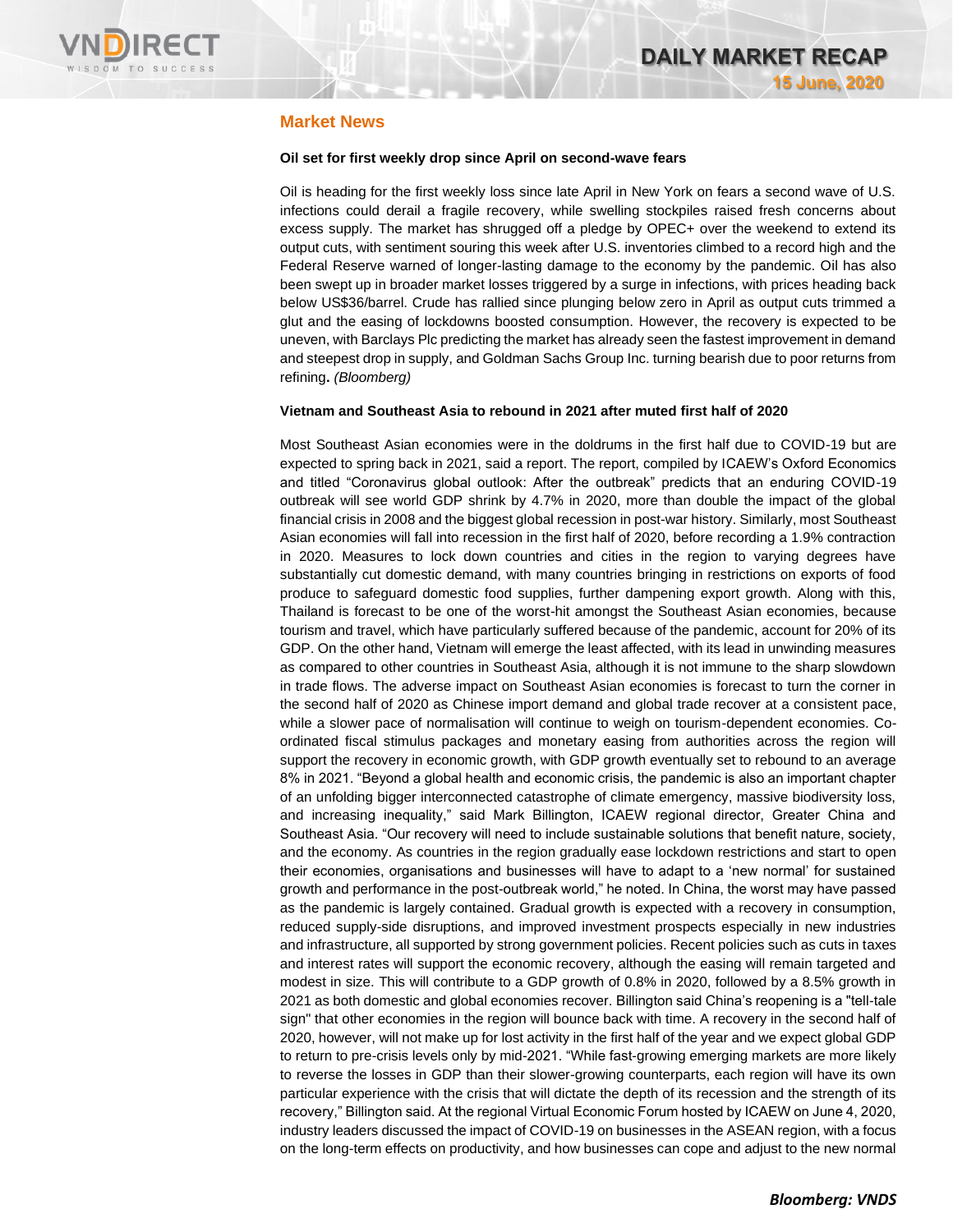

post-pandemic. The panel discussion was moderated by Prof. Annie Koh, vice president of Business Development, V3 Group professor of Family Entrepreneurship, professor of Finance (Practice) at Singapore Management University, and joined by Christopher Jeffery, chairman, British Business Group Vietnam and dean of British University Vietnam; Justinian Habner, country director, Department for International Trade, British High Commission; and Suhaimi bin Ilias, chief economist, Maybank Investment Bank. Following Ilias's economic briefing, the panellists shared their views on the pandemic's impact on Southeast Asian economies, as well as their recovery outlook. Across the region, Vietnam is poised to take advantage of the situation as it benefits from a manufacturing shift by multinational companies, although caution was made against the impact of the slowdown in global demand that will continue to weigh on its supply chains and manufacturing sector. Habner also discussed opportunities that will emerge post-pandemic, as COVID-19 has accelerated trends and efforts around digital transformation and innovation in areas such as trading, business transactions,

**DAILY MARKET RECAP** 

**15 June, 2020**

# **Notable Corporate Events**

**SSI Securities Corporation (SSI HOSE VN) – Dividend payment:** SSI has projected 2020F revenue at VND2,750bn and gross profit at VND868bn, the company said in a report to its AGM meeting. The targets are to be submitted for shareholders' approval**.** *(Ndh.vn)*

and more. Professor Koh concluded the forum discussion with three key takeaways for economies and businesses to adapt to a new normal: building trust, talent, and technology. *(Vietnamnet.vn)*

*<to be continued>*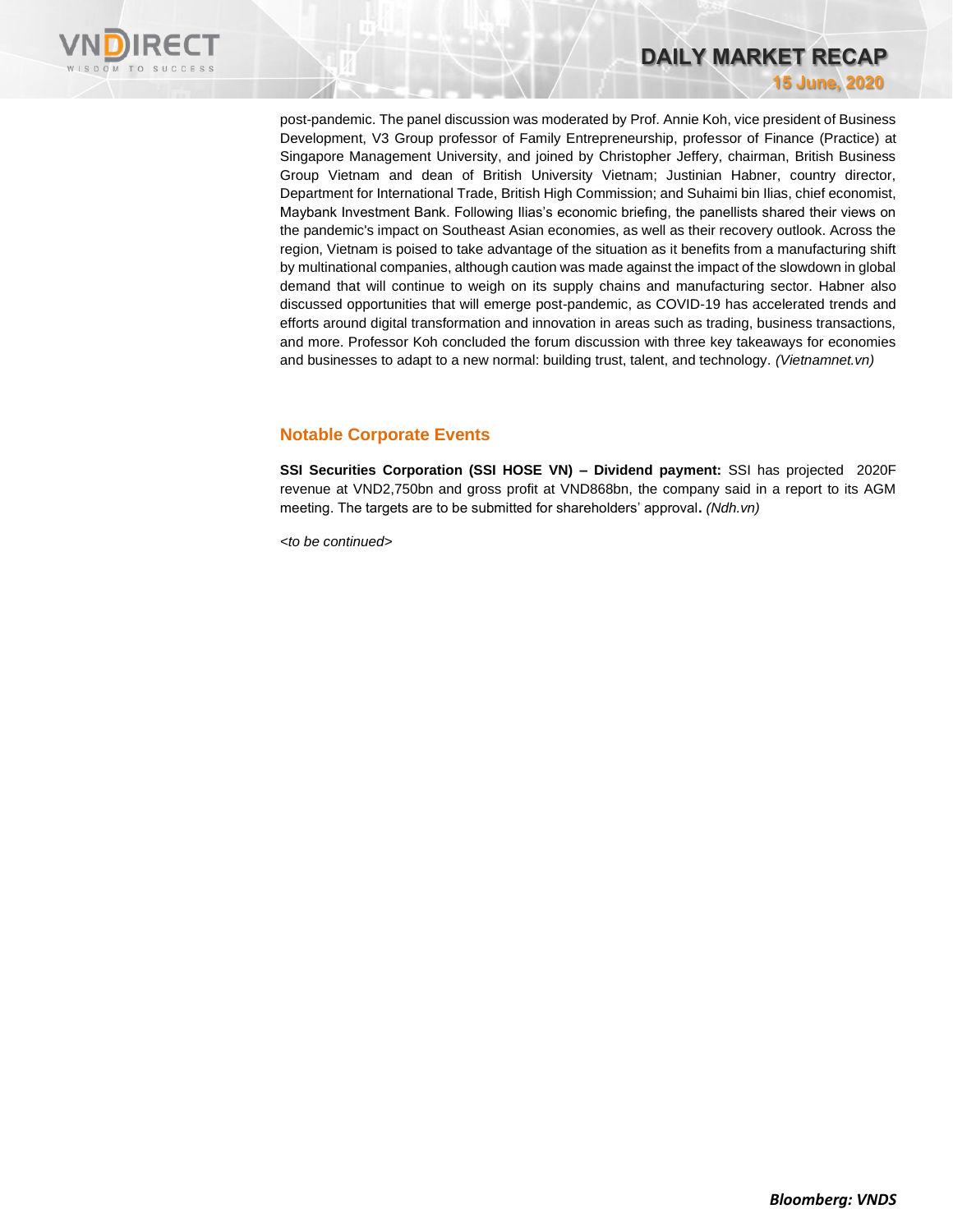# **COVERAGE SUMMARY**

|               |                    | <b>Adjusted target</b> |                       |               |                      |                      |  |  |
|---------------|--------------------|------------------------|-----------------------|---------------|----------------------|----------------------|--|--|
| <b>Ticker</b> | <b>Close price</b> | price                  | <b>Dividend yield</b> | <b>Upside</b> | <b>Recomendation</b> | <b>Latest report</b> |  |  |
|               |                    |                        |                       |               |                      |                      |  |  |
| PC1           | 17,600             | 17,200                 | 0.0%                  | $-2.3%$       | <b>HOLD</b>          | $Link$               |  |  |
| <b>LPB</b>    | 8,700              | 10,000                 | 0.0%                  | 14.9%         | <b>HOLD</b>          | Link                 |  |  |
| NLG           | 25,000             | 39,600                 | 2.9%                  | 61.3%         | ADD                  | Link                 |  |  |
| <b>ACV</b>    | 64,000             | 105,000                | 0.0%                  | 64.1%         | <b>ADD</b>           | Link                 |  |  |
| <b>DPM</b>    | 14,250             | 15,800                 | 9.4%                  | 20.3%         | ADD                  | $Link$               |  |  |
| QNS           | 26,500             | 44,300                 | 2.7%                  | 69.8%         | ADD                  | Link                 |  |  |
| <b>LTG</b>    | 20,600             | 27,300                 | 9.3%                  | 41.8%         | ADD                  | $Link$               |  |  |
| VCB           | 85,600             | 86,200                 | 1.2%                  | 1.9%          | <b>HOLD</b>          | Link                 |  |  |
| MBB           | 17,650             | 26,200                 | 5.6%                  | 54.0%         | ADD                  | Link                 |  |  |
| <b>VPB</b>    | 23,100             | 21,200                 | 0.0%                  | $-8.2%$       | <b>HOLD</b>          | Link                 |  |  |
| <b>TCM</b>    | 20,100             | 28,200                 | 2.8%                  | 43.1%         | ADD                  | $Link$               |  |  |
| <b>HPG</b>    | 26,500             | 32,800                 | 2.3%                  | 26.1%         | ADD                  | Link                 |  |  |
| <b>PVT</b>    | 10,750             | 14,400                 | 12.2%                 | 46.1%         | ADD                  | Link                 |  |  |
| <b>STK</b>    | 17,000             | 22,400                 | 9.0%                  | 40.7%         | ADD                  | Link                 |  |  |
| <b>PNJ</b>    | 59,500             | 78,800                 | 3.0%                  | 35.5%         | ADD                  | $Link$               |  |  |
| <b>KDH</b>    | 23,200             | 28,300                 | 2.5%                  | 24.5%         | <b>ADD</b>           | Link                 |  |  |
| <b>DCM</b>    | 8,420              | 8,900                  | 11.7%                 | 17.4%         | ADD                  | $Link$               |  |  |
| <b>VTP</b>    | 140,000            | 111,000                | 1.7%                  | $-19.0%$      | <b>REDUCE</b>        | Link                 |  |  |
| ACB           | 24,500             | 28,500                 | 2.8%                  | 19.2%         | ADD                  | $Link$               |  |  |
| GAS           | 74,600             | 61,800                 | 4.3%                  | $-12.9%$      | <b>REDUCE</b>        | Link                 |  |  |
| <b>PVS</b>    | 12,500             | 16,500                 | 7.8%                  | 39.8%         | ADD                  | $Link$               |  |  |
| <b>PVD</b>    | 10,750             | 16,500                 | 0.0%                  | 53.5%         | ADD                  | Link                 |  |  |
| <b>MSH</b>    | 34,800             | 51,600                 | 12.2%                 | 60.4%         | ADD                  | $Link$               |  |  |
| <b>MWG</b>    | 86,000             | 139,900                | 3.4%                  | 66.0%         | ADD                  | Link                 |  |  |
| <b>POW</b>    | 10,450             | 16,700                 | 0.0%                  | 59.8%         | ADD                  | $Link$               |  |  |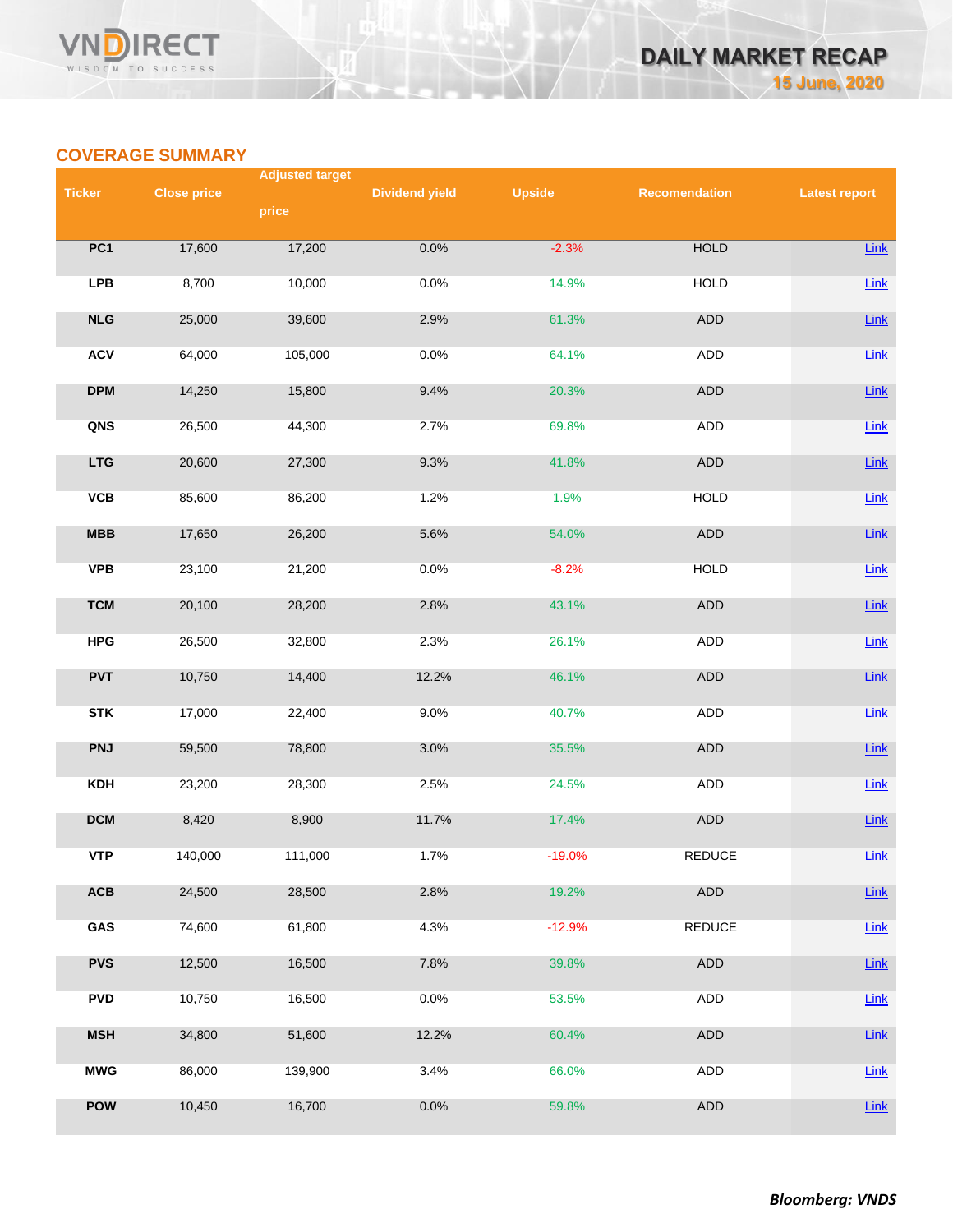

# **DAILY MARKET RECAP**

**15 June, 2020**

|                         |                    | <b>Adjusted target</b> |                       |               |                      |                      |
|-------------------------|--------------------|------------------------|-----------------------|---------------|----------------------|----------------------|
| <b>Ticker</b>           | <b>Close price</b> |                        | <b>Dividend yield</b> | <b>Upside</b> | <b>Recomendation</b> | <b>Latest report</b> |
|                         |                    | price                  |                       |               |                      |                      |
|                         |                    |                        |                       |               |                      |                      |
| <b>TCB</b>              | 21,150             | 27,400                 | 0.0%                  | 29.6%         | ADD                  | $Link$               |
|                         |                    |                        |                       |               |                      |                      |
| <b>PPC</b>              | 23,950             | 27,400                 | 9.4%                  | 23.8%         | <b>ADD</b>           | $Link$               |
|                         |                    |                        |                       |               |                      |                      |
| <b>VIB</b>              | 17,300             | 23,800                 | 0.0%                  | 37.6%         | ADD                  | Link                 |
|                         |                    |                        |                       |               |                      |                      |
| <b>KBC</b>              | 15,500             | 17,500                 | 0.0%                  | 12.9%         | <b>HOLD</b>          | $Link$               |
|                         |                    |                        |                       |               |                      |                      |
| <b>VNM</b>              | 118,000            | 131,000                | 5.3%                  | 16.3%         | ADD                  | $Link$               |
|                         |                    |                        |                       |               |                      |                      |
| <b>VHM</b>              | 75,000             | 104,300                | 1.5%                  | 40.6%         | <b>ADD</b>           | $Link$               |
|                         |                    |                        |                       |               |                      |                      |
| <b>VJC</b>              | 113,400            | 142,200                | 2.8%                  | 28.2%         | ADD                  | Link                 |
|                         |                    |                        |                       |               |                      |                      |
| <b>VHC</b>              | 35,700             | 39,700                 | 3.4%                  | 14.7%         | <b>HOLD</b>          | $Link$               |
|                         |                    |                        |                       |               |                      |                      |
| <b>VRE</b>              | 25,900             | 42,600                 | 0.0%                  | 64.5%         | ADD                  | $Link$               |
|                         |                    |                        |                       |               |                      |                      |
| <b>GMD</b>              | 19,800             | 29,500                 | 0.0%                  | 49.0%         | ADD                  | $Link$               |
|                         |                    |                        |                       |               |                      |                      |
| $\overline{\text{DBC}}$ | 44,550             | 35,500                 | 1.4%                  | $-18.9%$      | <b>REDUCE</b>        | Link                 |
|                         |                    |                        |                       |               |                      |                      |
| <b>FPT</b>              | 47,000             | 64,348                 | 4.9%                  | 41.8%         | <b>ADD</b>           | Link                 |
|                         |                    |                        |                       |               |                      |                      |
| <b>MML</b>              | 48,300             | 73,700                 | 0.0%                  | 52.6%         | ADD                  | Link                 |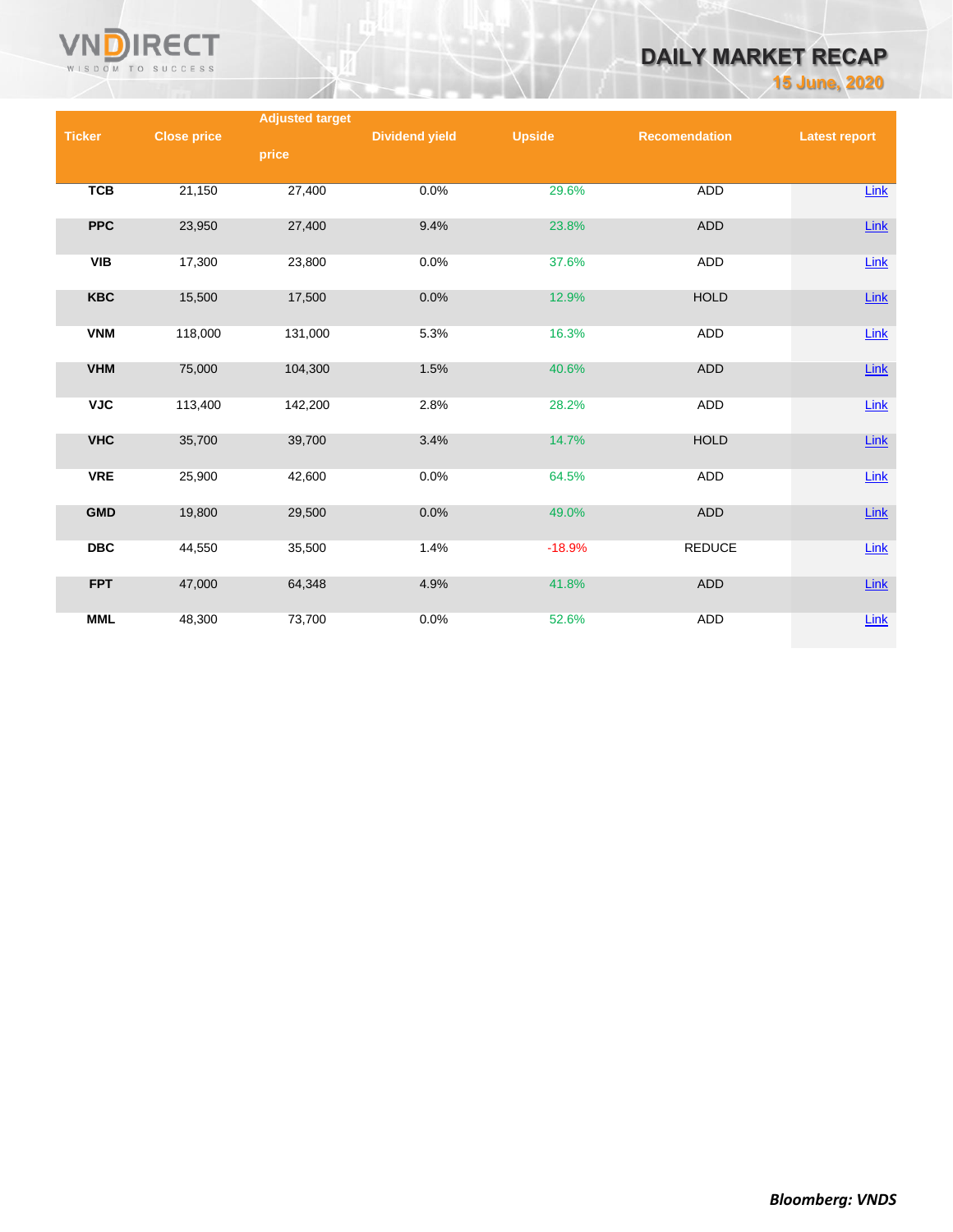### **MARKET MOVEMENTS**

WISDOM TO SUCCESS

ECT

Vľ

| <b>HOSE</b>        |              |       |      |               |              |  |  |  |  |  |
|--------------------|--------------|-------|------|---------------|--------------|--|--|--|--|--|
| <b>Top gainers</b> |              |       |      |               | <b>VND</b>   |  |  |  |  |  |
| <b>Ticker</b>      | Last         | Cha   | %chq | Vol.          | <b>Index</b> |  |  |  |  |  |
|                    | <b>Price</b> |       |      |               | impact       |  |  |  |  |  |
| <b>ITA</b>         | 5,990        | 390   |      | 6.96 39.55MLN | 0.105        |  |  |  |  |  |
| <b>TIX</b>         | 29,200       | 1,900 | 6.96 | 110           | 0.016        |  |  |  |  |  |
| <b>MHC</b>         | 4,320        | 280   | 6.93 | 1.02MLN       | 0.003        |  |  |  |  |  |
| <b>TSC</b>         | 2,780        | 180   | 6.92 | 2.90MLN       | 0.008        |  |  |  |  |  |
| <b>PXS</b>         | 4,790        | 310   | 6.92 | 271,250       | 0.005        |  |  |  |  |  |

| <b>Top losers</b> | <b>VND</b>           |        |         |         |                 | Top losers |                      |        |          |       | <b>VND</b>      |  |
|-------------------|----------------------|--------|---------|---------|-----------------|------------|----------------------|--------|----------|-------|-----------------|--|
| <b>Ticker</b>     | Last<br><b>Price</b> | Chg    | $%$ chg | Vol.    | Index<br>impact | Ticker     | Last<br><b>Price</b> | Chg    | $%$ chg  | Vol.  | Index<br>impact |  |
| <b>SVC</b>        | 65,100               | 0      | $-7.00$ | 1,800   | 0.000           | <b>BST</b> | 13.500               |        | $-10.00$ | 1.700 | $-0.001$        |  |
| <b>VAF</b>        | 6,790                | $-540$ | $-6.99$ | 10      | $-0.006$        | <b>LCS</b> | 1,800                | 100    | $-10.00$ | 1,900 | $-0.001$        |  |
| <b>TNI</b>        | 9,860                | $-570$ | $-6.98$ | 6.94MLN | $-0.009$        | <b>NBP</b> | 10.800               | $-600$ | $-10.00$ | 5,000 | $-0.002$        |  |
| <b>HAS</b>        | 6,930                | $-400$ | $-6.98$ | 4.500   | $-0.001$        | <b>PBP</b> | 6,300                | 700    | $-10.00$ | 200   | $-0.001$        |  |
| <b>EVG</b>        | 3.210                | 290    | $-6.96$ | .83MLN  | 0.005           | PGT        | 3.800                | 0      | $-9.52$  | 300   | $-0.002$        |  |

| <b>VND</b><br><b>Top index movers</b> |              |       |      |               |              |  |  |  |  |  |
|---------------------------------------|--------------|-------|------|---------------|--------------|--|--|--|--|--|
| <b>Ticker</b>                         | Last         | Chq   | %chq | Vol.          | <b>Index</b> |  |  |  |  |  |
|                                       | <b>Price</b> |       |      |               | impact       |  |  |  |  |  |
| <b>BID</b>                            | 42,500       | 2,000 | 4.94 | 1.91MLN       | 2.299        |  |  |  |  |  |
| <b>GAS</b>                            | 74,600       | 2,000 | 2.75 | 878,600       | 1.094        |  |  |  |  |  |
| <b>HPG</b>                            | 26,500       | 1,000 |      | 3.92 18.88MLN | 0.789        |  |  |  |  |  |
| <b>STB</b>                            | 11,800       | 750   |      | 6.79 31.67MLN | 0.404        |  |  |  |  |  |
| <b>CTG</b>                            | 23,300       | 350   | 1.53 | 7.09MLN       | 0.372        |  |  |  |  |  |

|               | <b>VND</b><br><b>Top index laggers</b> |          |         |         |              |  |  |  |  |  |  |  |
|---------------|----------------------------------------|----------|---------|---------|--------------|--|--|--|--|--|--|--|
| <b>Ticker</b> | Last                                   | Cha      | %chq    | Vol.    | <b>Index</b> |  |  |  |  |  |  |  |
|               | <b>Price</b>                           |          |         |         | impact       |  |  |  |  |  |  |  |
| <b>VCB</b>    | 85,600                                 | $-2,400$ | $-2.73$ | 1.61MLN | $-2.544$     |  |  |  |  |  |  |  |
| <b>VNM</b>    | 118,000                                | $-4,300$ | $-3.52$ | 2.39MLN | $-2.140$     |  |  |  |  |  |  |  |
| <b>VHM</b>    | 75,000                                 | $-1,500$ | $-1.96$ | 3.15MLN | $-1.436$     |  |  |  |  |  |  |  |
| <b>VIC</b>    | 91,800                                 | $-1,200$ | $-1.29$ | 875.940 | $-1.160$     |  |  |  |  |  |  |  |
| <b>SAB</b>    | 172,000                                | $-5,000$ | $-2.82$ | 95.400  | $-0.916$     |  |  |  |  |  |  |  |

| <b>Top liquidity</b> |                      |          |         | <b>VND</b><br><b>Top liquidity</b> |                 |            |                      |             |         |                 | <b>VND</b>             |
|----------------------|----------------------|----------|---------|------------------------------------|-----------------|------------|----------------------|-------------|---------|-----------------|------------------------|
| <b>Ticker</b>        | Last<br><b>Price</b> | Chg      | $%$ chg | Val.<br>(VNDbn)                    | Index<br>impact | Ticker     | Last<br><b>Price</b> | Chg         | $%$ chg | Val.<br>(VNDbn) | <b>Index</b><br>impact |
|                      |                      |          |         |                                    |                 |            |                      |             |         |                 |                        |
| <b>HPG</b>           | 26,500               | 1.000    | 3.92    | 478                                | 0.789           | <b>ACB</b> | 24.500               | 0           | 0.00    | 159             | 0.000                  |
| <b>STB</b>           | 11,800               | 750      | 6.79    | 365                                | 0.404           | <b>PVS</b> | 12,500               | $\mathbf 0$ | 0.00    | 92              | 0.000                  |
| VNM                  | 118,000              | $-4,300$ | $-3.52$ | 281                                | $-2.140$        | <b>SHB</b> | 16,000               | 500         | 3.23    | 62              | 0.660                  |
| <b>VHM</b>           | 75,000               | $-1,500$ | $-1.96$ | 236                                | $-1.436$        | <b>SHS</b> | 12,800               | 1,100       | 9.40    | 52              | 0.161                  |
| ITA                  | 5,990                | 390      | 6.96    | 224                                | 0.105           | HUT        | 2,700                | 200         | 8.00    | 38              | 0.046                  |
|                      | Source: Bloomberg    |          |         |                                    |                 |            |                      |             |         |                 |                        |

*Source: Bloomberg*

|                    |              | <b>HOSE</b> |         |               |              |                    |              | <b>HNX</b> |         |         |              |
|--------------------|--------------|-------------|---------|---------------|--------------|--------------------|--------------|------------|---------|---------|--------------|
| <b>Top gainers</b> |              |             |         |               | <b>VND</b>   | <b>Top gainers</b> |              |            |         |         | <b>VND</b>   |
| Ticker             | Last         | Chg         | $%$ chg | Vol.          | <b>Index</b> | Ticker             | Last         | Chg        | $%$ chg | Vol.    | <b>Index</b> |
|                    | <b>Price</b> |             |         |               | impact       |                    | <b>Price</b> |            |         |         | impact       |
| ITA                | 5,990        | 390         |         | 6.96 39.55MLN | 0.105        | <b>API</b>         | 9,900        | $-500$     | 10.00   | 4,600   | 0.012        |
| TIX                | 29,200       | 1,900       | 6.96    | 110           | 0.016        | <b>PCE</b>         | 9,900        | 1,400      | 10.00   | 200     | 0.001        |
| MHC                | 4,320        | 280         | 6.93    | 1.02MLN       | 0.003        | <b>SPI</b>         | 1.100        | 0          | 10.00   | 194,800 | 0.002        |
| <b>TSC</b>         | 2,780        | 180         | 6.92    | 2.90MLN       | 0.008        | TТT                | 39,600       | 0          | 9.70    | 100     | 0.003        |
| <b>PXS</b>         | 4,790        | 310         | 6.92    | 271,250       | 0.005        | <b>DZM</b>         | 3,400        | 400        | 9.68    | 97,100  | 0.001        |
|                    |              |             |         |               |              |                    |              |            |         |         |              |

| <b>Top losers</b> |                      |        |         |         | <b>VND</b>   | <b>Top losers</b> |                      |        |          |       | <b>VND</b>   |
|-------------------|----------------------|--------|---------|---------|--------------|-------------------|----------------------|--------|----------|-------|--------------|
| Ticker            | Last<br><b>Price</b> | Chg    | $%$ chg | Vol.    | <b>Index</b> | Ticker            | Last<br><b>Price</b> | Chg    | $%$ chg  | Vol.  | <b>Index</b> |
|                   |                      |        |         |         | impact       |                   |                      |        |          |       | impact       |
| <b>SVC</b>        | 65.100               |        | $-7.00$ | 1.800   | 0.000        | BST               | 13.500               | 0      | $-10.00$ | 1.700 | $-0.001$     |
| <b>VAF</b>        | 6,790                | $-540$ | $-6.99$ | 10      | $-0.006$     | <b>LCS</b>        | 1,800                | 100    | $-10.00$ | 1,900 | $-0.001$     |
| TNI               | 9,860                | $-570$ | $-6.98$ | 6.94MLN | $-0.009$     | <b>NBP</b>        | 10.800               | $-600$ | $-10.00$ | 5.000 | $-0.002$     |
| <b>HAS</b>        | 6,930                | $-400$ | $-6.98$ | 4.500   | $-0.001$     | <b>PBP</b>        | 6,300                | 700    | $-10.00$ | 200   | $-0.001$     |
| EVG               | 3,210                | 290    | $-6.96$ | 1.83MLN | 0.005        | <b>PGT</b>        | 3,800                |        | $-9.52$  | 300   | $-0.002$     |

| <b>Top index movers</b> |                      |       |      |               | <b>VND</b>             | Top index movers |                      |       |         |         |                        |
|-------------------------|----------------------|-------|------|---------------|------------------------|------------------|----------------------|-------|---------|---------|------------------------|
| Ticker                  | Last<br><b>Price</b> | Chg   | %chq | Vol.          | <b>Index</b><br>impact | Ticker           | Last<br><b>Price</b> | Chg   | $%$ chg | Vol.    | <b>Index</b><br>impact |
| BID                     | 42.500               | 2,000 | 4.94 | 1.91MLN       | 2.299                  | <b>SHB</b>       | 16.000               | 500   | 3.23    | 3.99MLN | 0.660                  |
| GAS                     | 74.600               | 2.000 | 2.75 | 878,600       | 1.094                  | <b>SHS</b>       | 12,800               | 1,100 | 9.40    | 4.32MLN | 0.161                  |
| HPG                     | 26,500               | 1.000 |      | 3.92 18.88MLN | 0.789                  | <b>DGC</b>       | 38,500               | 1,700 | 4.62    | 309.700 | 0.133                  |
| <b>STB</b>              | 11,800               | 750   |      | 6.79 31.67MLN | 0.404                  | <b>SHN</b>       | 7,900                | 700   | 9.72    | 103.600 | 0.082                  |
| CTG                     | 23,300               | 350   | 1.53 | 7.09MLN       | 0.372                  | S99              | 12,900               | 1,100 | 9.32    | 931,700 | 0.052                  |

|            | <b>Top index laggers</b> |          |         |         | <b>VND</b>   |            | <b>VND</b><br>Top index laggers |          |          |         |              |  |
|------------|--------------------------|----------|---------|---------|--------------|------------|---------------------------------|----------|----------|---------|--------------|--|
| Ticker     | Last                     | Chg      | $%$ chg | Vol.    | <b>Index</b> | Ticker     | Last                            | Chg      | $%$ chg  | Vol.    | <b>Index</b> |  |
|            | <b>Price</b>             |          |         |         | impact       |            | <b>Price</b>                    |          |          |         | impact       |  |
| VCB        | 85.600                   | $-2.400$ | $-2.73$ | 1.61MLN | $-2.544$     | OCH        | 8,300                           | $-900$   | $-9.78$  | 10.200  | $-0.082$     |  |
| <b>VNM</b> | 118,000                  | $-4.300$ | $-3.52$ | 2.39MLN | $-2.140$     | <b>TVC</b> | 18,900                          | $-2.100$ | $-10.00$ | 187.800 | $-0.068$     |  |
| VHM        | 75.000                   | $-1.500$ | $-1.96$ | 3.15MLN | $-1.436$     | <b>VCS</b> | 62,500                          | $-1.500$ | $-2.34$  | 403.100 | $-0.048$     |  |
| VIC        | 91,800                   | $-1.200$ | $-1.29$ | 875.940 | $-1.160$     | <b>IDC</b> | 18,100                          | $-300$   | $-1.63$  | 15.500  | $-0.045$     |  |
| <b>SAB</b> | 172.000                  | $-5.000$ | $-2.82$ | 95.400  | $-0.916$     | <b>NVB</b> | 8.600                           | -100     | $-1.15$  | 2.98MLN | $-0.039$     |  |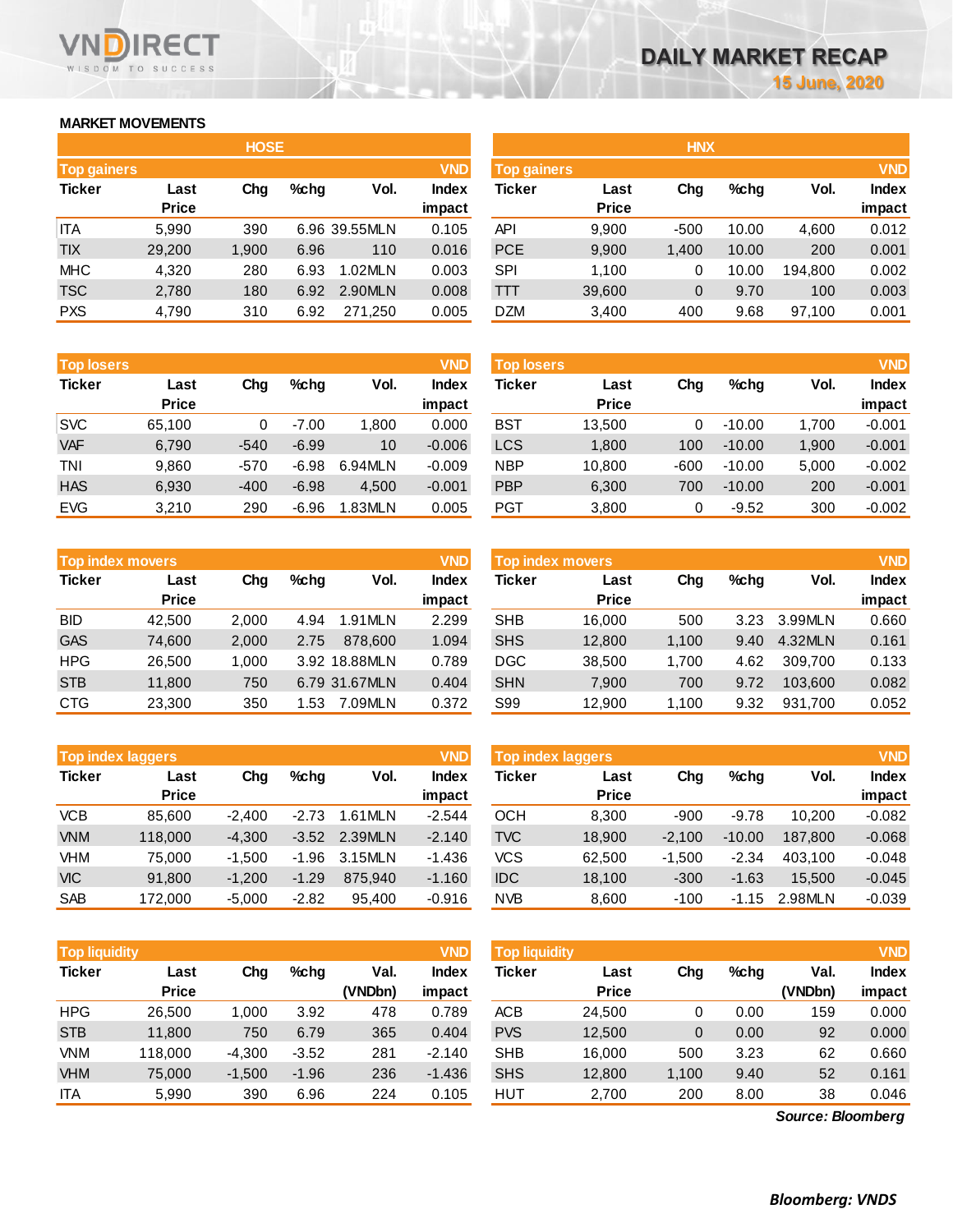

### **FOREIGN ACTIVITIES**

| Volume (Mn'shs)       | <b>HOSE</b> | <b>HNX</b> | Value (VND'bn)        | <b>HOSE</b> | <b>HNX</b> |
|-----------------------|-------------|------------|-----------------------|-------------|------------|
| <b>BUY</b>            | 22.5        | 0.6        | <b>BUY</b>            | 583.8       | 3.5        |
| % of market           | 3.7%        | $0.8\%$    | % of market           | 7.6%        | 0.5%       |
| <b>SELL</b>           | 28.3        | 1.2        | <b>SELL</b>           | 831.0       | 16.7       |
| % of market           | 4.7%        | 1.4%       | % of market           | 10.9%       | 2.2%       |
| <b>NET BUY (SELL)</b> | (5.8)       | (0.5)      | <b>NET BUY (SELL)</b> | (247.3)     | (13.2)     |

*Source: HSX, HNX*



| Foreign net buy/sell (30 days) in VND'bn |
|------------------------------------------|
|                                          |

| <b>YTD ACCUMULATION</b> |             |            |                       |             |                               |
|-------------------------|-------------|------------|-----------------------|-------------|-------------------------------|
| <b>Volume (MIn'shs)</b> | <b>HOSE</b> | <b>HNX</b> | <b>Value (VND'bn)</b> | <b>HOSE</b> | <b>HNX</b>                    |
| <b>BUY</b>              | 1,891.4     | 56.9       | <b>BUY</b>            | 67,891.0    | 644.4                         |
| % of market             | 6.5%        | $1.0\%$    | % of market           | 13.7%       | 0.4%                          |
| <b>SELL</b>             | 2,764.6     | 268.0      | <b>SELL</b>           | 83,741.3    | 2,633.5                       |
| % of market             | 9.6%        | 4.5%       | % of market           | 16.9%       | 1.6%                          |
| <b>NET BUY (SELL)</b>   | (873.1)     | (211.1)    | <b>NET BUY (SELL)</b> | (15, 850)   | (1,989.1)<br>Source: HSX, HNX |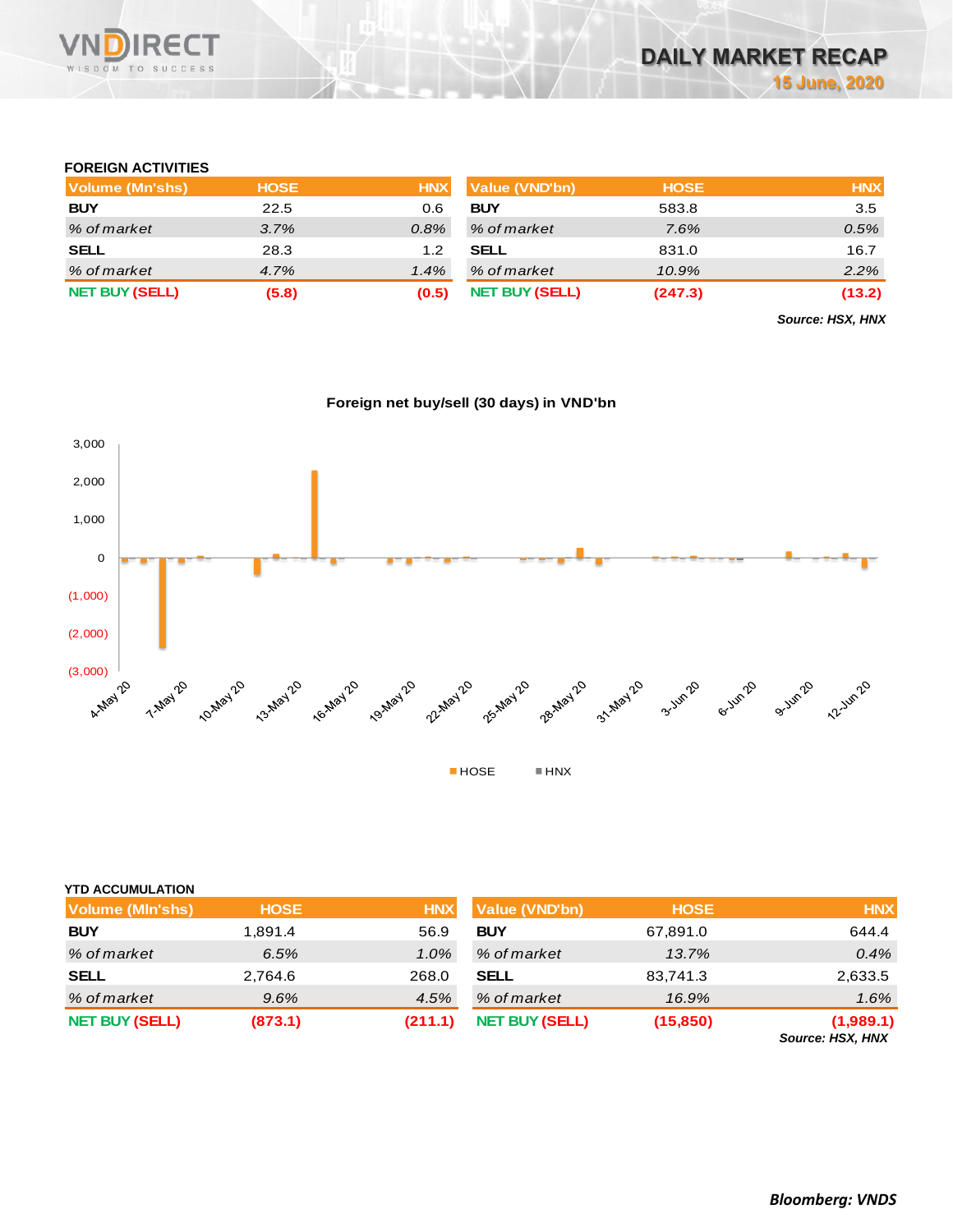#### **FOREIGN ACTIVITIES**

WISDOM TO SUCCESS

**RECT** 

VND

|               |                               | <b>HOSE</b> |         |       |                 |            |                               | <b>HNX</b> |         |       |                 |
|---------------|-------------------------------|-------------|---------|-------|-----------------|------------|-------------------------------|------------|---------|-------|-----------------|
|               | Top buy by foreigners (value) |             |         |       | VND'bn          |            | Top buy by foreigners (value) |            |         |       | <b>VND'bn</b>   |
| <b>Ticker</b> | Last<br><b>Price</b>          | Chg         | %chg    | Value | Index<br>impact | Ticker     | Last<br><b>Price</b>          | Chg        | %chg    | Value | Index<br>impact |
| <b>VHM</b>    | 75,000                        | $-1,500$    | $-1.96$ | 110.1 | $-1.436$        | LHC        | 70,700                        | $-200$     | $-0.28$ | 1.2   | 0.000           |
| <b>VNM</b>    | 118,000                       | $-4,300$    | $-3.52$ | 59.3  | $-2.140$        | <b>BVS</b> | 10,100                        | 100        | 1.00    | 0.3   | 0.000           |
| <b>HPG</b>    | 26,500                        | 1,000       | 3.92    | 54.8  | 0.789           | <b>PGS</b> | 15,500                        | 200        | 1.31    | 0.2   | 0.000           |
| <b>VCB</b>    | 85,600                        | $-2,400$    | $-2.73$ | 53.6  | $-2.544$        | <b>IDV</b> | 37,000                        | $-400$     | $-1.07$ | 0.2   | 0.000           |
| <b>KDH</b>    | 23,200                        | $-150$      | $-0.64$ | 29.0  | $-0.023$        | <b>SHB</b> | 16,000                        | 500        | 3.23    | 0.2   | 0.000           |

|               | Top sell by foreigners (value) |          |         |       | <b>VND'bn</b> | Top sell by foreigners (value) |              |          |         |       | <b>VND'bn</b> |
|---------------|--------------------------------|----------|---------|-------|---------------|--------------------------------|--------------|----------|---------|-------|---------------|
| <b>Ticker</b> | Last                           | Chg      | %chg    | Value | Index         | Ticker                         | Last         | Chg      | %chg    | Value | <b>Index</b>  |
|               | <b>Price</b>                   |          |         |       | impact        |                                | <b>Price</b> |          |         |       | impact        |
| <b>VNM</b>    | 118,000                        | $-4,300$ | $-3.52$ | 186.7 | $-2.140$      | <b>SHB</b>                     | 16,000       | 500      | 3.23    | 8.2   | 0.000         |
| <b>PDR</b>    | 25,300                         | 100      | 0.40    | 94.1  | 0.011         | <b>PVS</b>                     | 12,500       | 0        | 0.00    | 4.7   | 0.000         |
| VHM           | 75,000                         | $-1,500$ | $-1.96$ | 83.1  | $-1.436$      | VCS                            | 62,500       | $-1,500$ | $-2.34$ | 1.5   | 0.000         |
| <b>VCB</b>    | 85,600                         | $-2,400$ | $-2.73$ | 77.4  | $-2.544$      | <b>DGC</b>                     | 38,500       | 1.700    | 4.62    | 0.3   | 0.000         |
| TDH           | 10,000                         | $-500$   | $-4.76$ | 76.8  | $-0.013$      | LHC                            | 70,700       | $-200$   | $-0.28$ | 0.3   | 0.000         |

| Top net buy by foreigners (value) |                      |          |         |       | <b>VND'bn</b>          | Top net buy by foreigners (value) |                      |        |         |       | <b>VND'bn</b>          |
|-----------------------------------|----------------------|----------|---------|-------|------------------------|-----------------------------------|----------------------|--------|---------|-------|------------------------|
| <b>Ticker</b>                     | Last<br><b>Price</b> | Chg      | %chg    | Value | <b>Index</b><br>impact | Ticker                            | Last<br><b>Price</b> | Chg    | %chg    | Value | <b>Index</b><br>impact |
| <b>HPG</b>                        | 26,500               | 1.000    | 3.92    | 46.6  | 0.789                  | LHC                               | 70,700               | $-200$ | $-0.28$ | 0.9   | 0.000                  |
| <b>VHM</b>                        | 75,000               | $-1,500$ | $-1.96$ | 27.0  | $-1.436$               | <b>IDV</b>                        | 37,000               | $-400$ | $-1.07$ | 0.2   | 0.000                  |
| SSI                               | 15,500               | 600      | 4.03    | 20.5  | 0.103                  | CIA                               | 11,800               | 100    | 0.85    | 0.2   | 0.000                  |
| <b>BID</b>                        | 42,500               | 2,000    | 4.94    | 15.3  | 2.299                  | <b>BVS</b>                        | 10,100               | 100    | 1.00    | 0.2   | 0.000                  |
| <b>PHR</b>                        | 50,700               | 700      | 1.40    | 9.9   | 0.027                  | <b>PGS</b>                        | 15,500               | 200    | 1.31    | 0.2   | 0.000                  |

|               | <b>VND'bn</b><br>Top net sell by foreigners (value) |          |         |          |                 |            | Top net sell by foreigners (value) |          |         |         | <b>VND'bn</b>   |
|---------------|-----------------------------------------------------|----------|---------|----------|-----------------|------------|------------------------------------|----------|---------|---------|-----------------|
| <b>Ticker</b> | Last<br><b>Price</b>                                | Chg      | %chg    | Value    | Index<br>impact | Ticker     | Last<br><b>Price</b>               | Chg      | %chg    | Value   | Index<br>impact |
| VNM           | 118,000                                             | $-4.300$ | $-3.52$ | $-127.4$ | $-2.140$        | <b>SHB</b> | 16,000                             | 500      | 3.23    | $-7.99$ | 0.000           |
| <b>PDR</b>    | 25,300                                              | 100      | 0.40    | $-94.1$  | 0.011           | <b>PVS</b> | 12,500                             | 0        | 0.00    | $-4.65$ | 0.000           |
| <b>TDH</b>    | 10,000                                              | $-500$   | $-4.76$ | $-76.8$  | $-0.013$        | VCS        | 62,500                             | $-1,500$ | $-2.34$ | $-1.31$ | 0.000           |
| <b>VCB</b>    | 85,600                                              | $-2,400$ | $-2.73$ | $-23.8$  | $-2.544$        | <b>DGC</b> | 38,500                             | 1,700    | 4.62    | $-0.33$ | 0.000           |
| <b>VIC</b>    | 91,800                                              | $-1,200$ | $-1.29$ | $-18.7$  | $-1.160$        | <b>HLD</b> | 20,500                             | 100      | 0.49    | $-0.25$ | 0.000           |

*12-Jun-20*

*Source: Bloomberg, HOSE, HNX*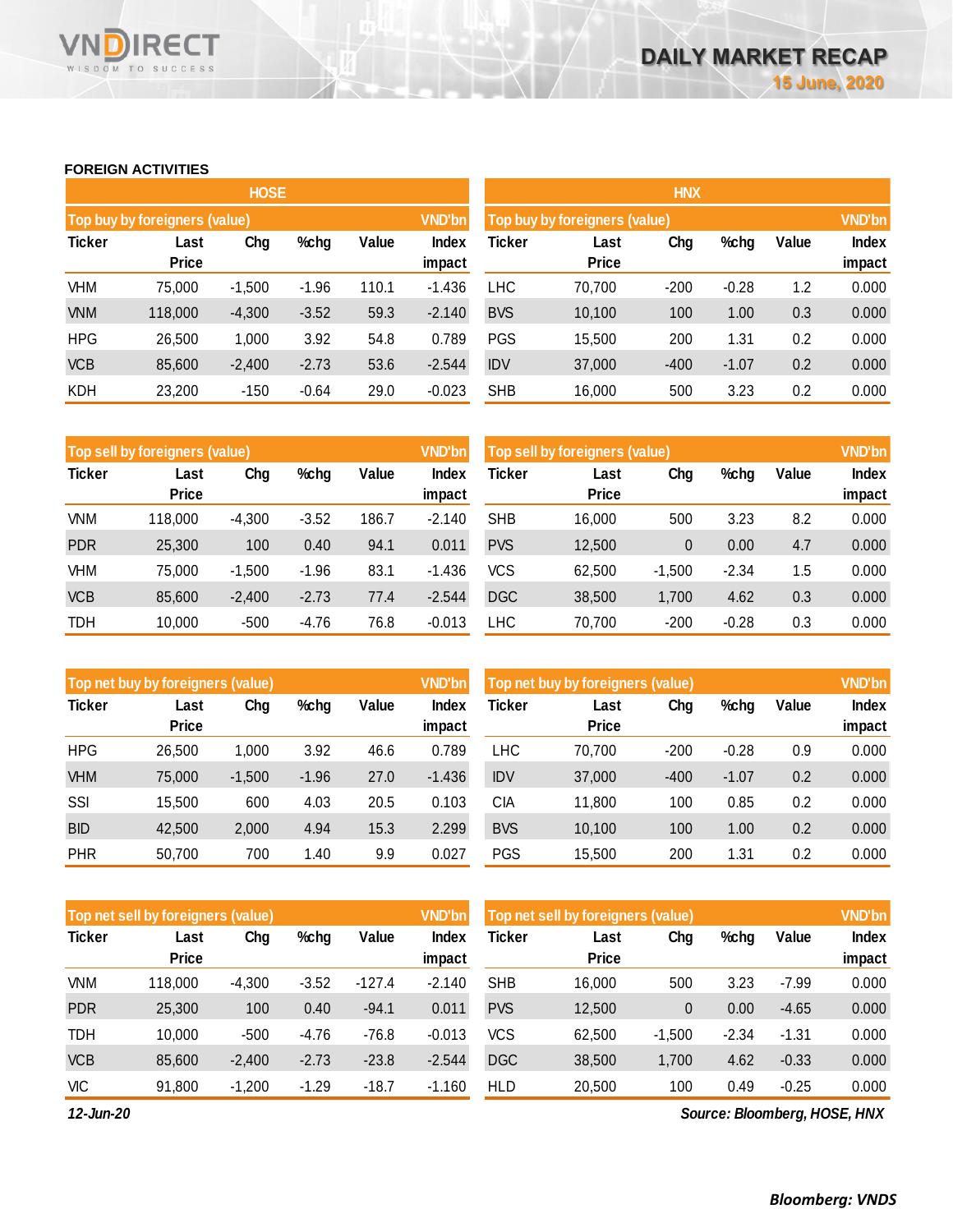# **TOP 60 MARKET CAP STOCKS SNAPSHOT ON HOSE**

| No. Ticker             | <b>Price</b>     |                | Price change (%) |                   |                | Mkt. Cap Outs. Vol. Float ratio |              |              | Avail. Fil Ave. daily vol. | P/E          | P/B          | <b>ROE</b>    | <b>ROA</b> |
|------------------------|------------------|----------------|------------------|-------------------|----------------|---------------------------------|--------------|--------------|----------------------------|--------------|--------------|---------------|------------|
|                        | <b>VND</b>       | 1M             | 3M               | 6M                | <b>US\$mln</b> | <b>MIn'shs</b>                  | %            |              | $% (30 days-shs)$          | $\pmb{\chi}$ | $\pmb{\chi}$ | $\frac{9}{6}$ | %          |
| 1 VCB VM               | 85,600           | 13.2           | 19.4             | $-2.2$            | 13,676         | 3,709                           | 25.2         | 6.2          | 1,216,459                  | 17.7         | 3.7          | 22.8          | 1.6        |
| 2 VIC VM               | 91,800           | $-5.4$         | 0.0              | $-20.9$           | 13,376         | 3,382                           | 23.2         | 22.7         | 625,674                    | 43.8         | 3.8          | 10.6          | 1.9        |
| 3 VHM VM               | 75,000           | 2.0            | 4.2              | $-17.8$           | 10,628         | 3,290                           | 29.1         | 35.1         | 2,997,157                  | 9.6          | 3.9          | 47.9          | 15.7       |
| 4 VNM VM               | 118,000          | 3.6            | 16.9             | $-1.0$            | 8,852          | 1,741                           | 81.8         | 41.0         | 1,453,948                  | 21.6         | 6.8          | 32.5          | 25.0       |
| 5 BID VM               | 42,500           | 10.2           | 15.8             | 3.7               | 7,363          | 4,022                           | 19.0         | 12.3         | 1,626,557                  | 19.9         | 2.2          | 12.0          | 0.6        |
| 6 GAS VM               | 74,600           | 1.9            | 25.6             | $-23.8$           | 6,151          | 1,914                           | 4.2          | 45.7         | 853,830                    | 12.8         | 2.8          | 23.6          | 17.6       |
| 7 SAB VM               | 172,000          | $-0.9$         | 18.9             | $-26.2$           | 4,751          | 641                             | 10.4         | 36.6         | 92,126                     | 25.6         | 6.4          | 27.2          | 19.2       |
| 8 CTG VM               | 23,300           | 7.6            | 6.9              | 15.6              | 3,737          | 3,723                           | 35.5         | 0.1          | 7,374,965                  | 9.3          | 1.1          | 12.6          | 0.8        |
| 9 TCB VM<br>10 HPG VM  | 21,150           | 2.7            | 17.8             | $-8.6$            | 3,189          | 3,500                           | 79.6         | 0.0          | 2,781,975                  | 7.1          | 1.2          | 17.7<br>17.4  | 2.9        |
| 11 MSN VM              | 26,500<br>58,500 | 12.1<br>$-5.6$ | 37.7<br>17.1     | 9.5<br>0.0        | 3,152<br>2,946 | 2,761<br>1,169                  | 52.9<br>27.1 | 13.0<br>9.8  | 12,095,240<br>1,527,121    | 9.6<br>14.8  | 1.5<br>1.6   | 12.7          | 8.3<br>5.4 |
| 12 VJC VM              | 113,400          | $-3.4$         | 12.3             | $-21.9$           | 2,559          | 524                             | 46.2         | 11.6         | 485,758                    | 15.9         | 4.0          | 26.3          | 8.7        |
| 13 VREVM               | 25,900           | 2.6            | 7.0              | $-25.5$           | 2,535          | 2,272                           | 39.7         | 18.2         | 4,055,837                  | 21.1         | 2.2          | 10.3          | 7.7        |
| 14 VPB VM              | 23,100           | $-4.0$         | 2.4              | 17.6              | 2,426          | 2,438                           | 73.3         | 0.0          | 6,152,213                  | 6.2          | 1.3          | 22.7          | 2.6        |
| 15 PLX VM              | 45,200           | $-0.8$         | 18.8             | $-18.1$           | 2,319          | 1,191                           | 8.9          | 6.7          | 1,028,852                  | 52.0         | 2.9          | 5.7           | 2.0        |
| 16 NVL VM              | 54,900           | 4.2            | 4.0              | $-2.0$            | 2,293          | 970                             | 23.0         | 32.4         | 1,132,452                  | 15.3         | 2.4          | 16.3          | 4.3        |
| 17 GVR VM              | 12,150           | $-2.8$         | <b>N/A</b>       | <b>N/A</b>        | 2,094          | 4,000                           | 100.0        | 12.4         | 2,027,867                  | 14.8         | 1.0          | 7.1           | 4.2        |
| 18 MBB VM              | 17,650           | 2.6            | 4.1              | $-19.0$           | 1,833          | 2,411                           | 74.6         | 0.0          | 7,789,022                  | 5.2          | 1.0          | 20.1          | 1.9        |
| 19 HVN VM              | 27,800           | 3.2            | 32.4             | $-19.7$           | 1,698          | 1,418                           | 3.9          | 20.7         | 1,325,918                  | 16.8         | 2.2          | 12.9          | 3.0        |
| 20 MWG VM              | 86,000           | 3.2            | 5.8              | $-24.2$           | 1,678          | 453                             | 90.0         | 0.0          | 1,353,177                  | 9.8          | 2.9          | 33.6          | 11.7       |
| 21 FPT VM              | 47,000           | $-0.6$         | 12.4             | $-5.2$            | 1,587          | 784                             | 75.4         | 0.0          | 2,262,290                  | 11.3         | 2.5          | 23.4          | 10.3       |
| 22 BVHVM               | 48,300           | $-3.0$         | 13.8             | $-29.0$           | 1,545          | 742                             | 31.9         | 20.7         | 1,037,441                  | 37.0         | 1.9          | 5.3           | 0.7        |
| 23 HDB VM              | 26,900           | 18.5           | 18.0             | $-3.9$            | 1,119          | 966                             | 72.3         | 8.9          | 1,197,035                  | 7.3          | 1.4          | 20.8          | 1.6        |
| 24 POW VM              | 10,450           | 0.5            | 24.6             | $-15.7$           | 1,054          | 2,342                           | 87.9         | 37.3         | 6,179,068                  | 10.2         | 0.9          | 9.4           | 4.4        |
| 25 EIB VM              | 17,900           | 17.4           | 7.2              | 6.9               | 948            | 1,229                           | 94.0         | 0.0          | 411,701                    | 23.1         | 1.4          | 6.1           | 0.6        |
| 26 STB VM              | 11,800           | 21.6           | 18.6             | 16.8              | 917            | 1,804                           | 96.2         | 14.4         | 13,871,520                 | 8.9          | 0.8          | 9.0           | 0.5        |
| 27 HNG VM              | 15,500           | 10.7           | 19.2             | 8.4               | 740            | 1,109                           | 18.8         | 48.7         | 919,512                    | <b>N/A</b>   | 1.8          | $-23.3$       | $-8.5$     |
| 28 TPB VM              | 21,000           | 4.7            | 3.4              | 0.0               | 739            | 817                             | 53.3         | 0.0          | 191,651                    | 5.4          | 1.3          | 25.6          | 2.0        |
| 29 PNJ VM              | 59,500           | $-6.7$         | $-6.7$           | $-29.2$           | 577            | 225                             | 69.3         | 0.0          | 1,026,712                  | 11.3         | 2.7          | 26.0          | 16.1       |
| 30 BHN VM              | 54,700           | $-3.7$         | $-4.0$           | $-29.8$           | 546            | 232                             | 0.9          | 31.5         | 12,568                     | 34.3         | 2.8          | 8.4           | 4.8        |
| 31 KDH VM              | 23,200           | 2.9            | 7.2              | $-14.1$           | 524            | 525                             | 79.8         | 5.1          | 826,632                    | 13.0         | 1.6          | 13.1          | 8.4        |
| 32 DHG VM              | 90,500           | $-3.3$         | 6.6              | $-5.0$            | 510            | 131                             | 5.2          | 45.6         | 23,973                     | 17.9         | 3.4          | 20.2          | 16.1       |
| 33 REE VM              | 30,800           | $-1.6$         | 10.0             | $-16.4$           | 411            | 310                             | 57.8         | 0.0          | 664,808                    | 6.2          | 0.9          | 16.0          | 8.2        |
| 34 PDR VM              | 25,300           | 6.9            | 12.1             | 2.8               | 404            | 370                             | 37.2         | 46.0         | 844,976                    | 10.7         | 2.3          | 23.0          | 7.5        |
| 35 SSI VM<br>36 SBT VM | 15,500<br>15,500 | 9.2<br>6.9     | 32.7<br>$-9.1$   | $-7.3$<br>$-16.4$ | 401<br>392     | 601<br>587                      | 83.4<br>18.4 | 49.8<br>94.0 | 5,092,276<br>2,431,573     | 12.7<br>90.8 | 1.0<br>1.3   | 7.8<br>1.5    | 2.7        |
| 37 VGC VM              | 18,900           | 11.8           | 11.5             | 3.3               | 365            | 448                             | 12.3         | 39.1         | 319,804                    | 13.0         | 1.3          | 10.1          | 0.6<br>3.5 |
| 38 LGC VM              | 42,500           | 2.4            | $-4.5$           | 9.0               | 353            | 193                             | 0.6          | 4.0          | 1,101                      | 23.7         | 2.7          | 12.0          | 3.2        |
| 39 TCH VM              | 22,600           | $-3.2$         | $-3.8$           | $-25.2$           | 344            | 353                             | 50.0         | 44.5         | 1,755,432                  | 12.1         | 1.7          | 14.5          | 8.4        |
| 40 GEX VM              | 16,700           | 8.8            | 18.0             | $-16.1$           | 338            | 470                             | 83.9         | 33.9         | 2,803,443                  | 12.6         | 1.3          | 10.6          | 3.3        |
| 41 PPC VM              | 23,950           | -5.3           | 5.3              | -17.4             | 331            | 321                             | 24.6         | 32.6         | 211,129                    | 6.7          | 1.3          | 19.3          | 16.7       |
| 42 KBC VM              | 15,500           | 16.5           | 23.5             | 6.2               | 314            | 470                             | 71.0         | 27.0         | 3,698,397                  | 8.2          | 0.8          | 9.5           | 5.0        |
| 43 PHR VM              | 50,700           | 10.2           | 22.5             | $-2.5$            | 296            | 135                             | 32.7         | 38.8         | 1,749,365                  | 13.0         | 2.6          | 18.8          | 10.2       |
| 44 VPI VM              | 41,100           | $-2.6$         | 1.2              | $-1.4$            | 283            | 160                             | 100.0        | 45.3         | 632,875                    | 13.0         | 2.7          | 21.4          | 6.5        |
| 45 VHC VM              | 35,700           | 7.2            | 41.7             | $-9.5$            | 280            | 182                             | 50.1         | 67.2         | 780,354                    | 5.4          | 1.3          | 21.7          | 16.1       |
| 46 KDC VM              | 31,000           | 49.4           | 82.4             | 61.5              | 275            | 206                             | 55.3         | 80.4         | 581,607                    | 99.5         | 1.1          | 1.1           | 0.5        |
| 47 NLG VM              | 25,000           | 2.9            | 13.1             | $-8.8$            | 269            | 250                             | 61.3         | 0.9          | 1,216,211                  | 7.0          | 1.2          | 17.5          | 8.8        |
| 48 DXG VM              | 12,000           | 15.4           | 9.1              | $-17.8$           | 268            | 519                             | 83.6         | 8.6          | 4,060,554                  | 5.2          | 0.9          | 15.9          | 5.5        |
| 49 HPX VM              | 26,700           | $-0.6$         | 12.1             | 16.7              | 265            | 230                             | 33.7         | 35.2         | 305,903                    | 14.0         | 2.1          | 15.9          | 6.2        |
| 50 SCS VM              | 119,500          | 9.6            | 11.8             | $-9.0$            | 259            | 50                              | 98.6         | 27.5         | 41,340                     | 12.8         | 6.5          | 53.4          | 49.1       |
| 51 NT2 VM              | 20,650           | $-1.2$         | 14.4             | $-7.8$            | 256            | 288                             | 32.3         | 31.1         | 386,934                    | 8.1          | 1.4          | 18.1          | 9.3        |
| 52 GMD VM              | 19,800           | 2.6            | 20.0             | $-14.3$           | 253            | 297                             | 80.4         | 0.0          | 457,801                    | 12.5         | 1.0          | 7.8           | 5.0        |
| 53 HCM VM              | 19,250           | 6.4            | 36.0             | $-15.9$           | 253            | 305                             | 39.6         | 47.0         | 2,652,581                  | 13.0         | 1.3          | 12.0          | 7.5        |
| 54 VCF VM              | 215,900          | 2.8            | 9.1              | 16.6              | 247            | 27                              | 1.5          | 48.5         | 194                        | 8.5          | 3.7          | 44.2          | 32.0       |
| 55 ITA VM              | 5,990            | 129.5          | 202.5            | 121.9             | 242            | 938                             | 64.0         | 42.1         | 15,536,540                 | 25.3         | 0.5          | 2.1           | 1.7        |
| 56 DPM VM              | 14,250           | $-3.4$         | 27.8             | 8.0               | 240            | 391                             | 32.1         | 37.5         | 3,448,219                  | 14.2         | 0.7          | 5.4           | 3.9        |
| 57 HT1 VM              | 13,700           | 1.5            | 9.6              | $-10.2$           | 225            | 382                             | 97.0         | 42.5         | 315,609                    | 7.1          | 1.0          | 13.8          | 7.4        |
| 58 CTD VM              | 67,500           | $-2.2$         | 19.9             | 7.1               | 222            | 76                              | 67.3         | 2.7          | 452,467                    | 8.4          | 0.6          | 7.3           | 4.3        |
| 59 HSG VM              | 11,000           | 30.3           | 89.3             | 36.5              | 211            | 444                             | 65.3         | 35.5         | 11,740,950                 | 7.7          | 0.8          | 11.4          | 3.6        |
| 60 HAG VM              | 5,200            | 35.1           | 67.7             | 31.0              | 208            | 927                             | 64.3         | 41.1         | 6,147,245                  | 43.7         | 0.4          | 0.9           | 0.3        |